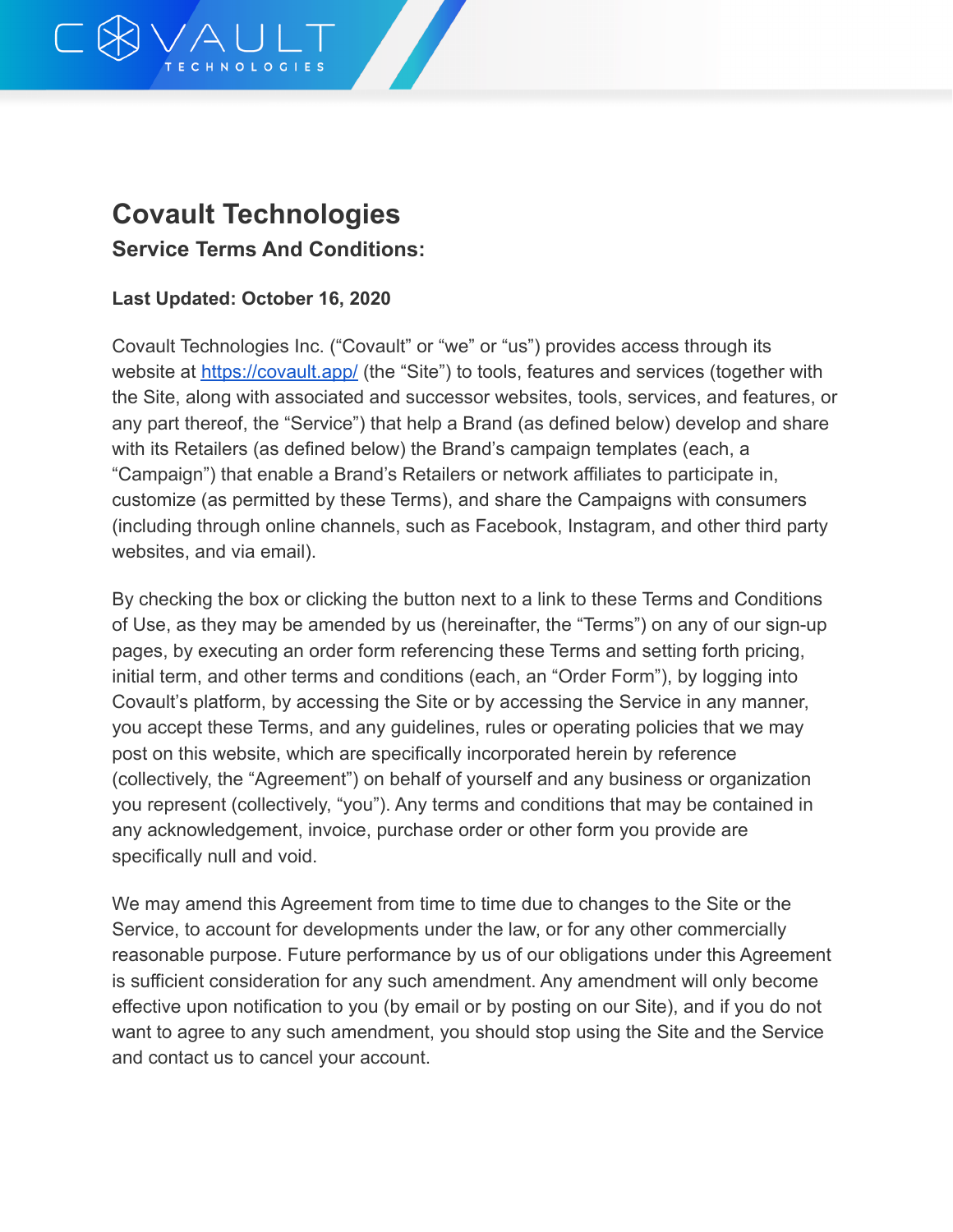As used herein, a "Brand" means an individual or entity (or a regional retailer sales and marketing group, sales representative, agency, or distributor acting on such individual or entity's behalf) that has entered a subscription with Covault for use of the Service and is associated with, and whose goods and/or services are identified by, a distinctive name, trademark, and/or service mark or a collection thereof; a "Retailer" means an individual or entity that sells or makes available the goods and/or services of one or more Brands to consumers and is invited to use the Service by one or more Brands. By using the Service, you agree that you will be considered either a Brand or a Retailer and you will be bound by this Agreement.

## **1. Access to the Service.**

Covault shall make the Service available to Brands via a statement of work or other order form and to Retailers when invited by a Brand or Covault, in all cases pursuant to the terms and conditions set forth in this Agreement and any applicable ordering document. Your continued access to the Service will depend upon your status as either a Brand or a Retailer. A Brand's access to the Service will terminate upon expiration of the subscription term set forth in an applicable ordering document entered by the Brand and Covault (hereinafter, an "Order") or in accordance with any other applicable terms in the Order or this Agreement.

### **2. Managed Services.**

Covault shall make Managed Service Packages available to Retailers when invited by a Brand or Covault, in all cases pursuant to the terms and conditions set forth in this Agreement and any applicable service ordering document. "Custom Campaign" services in which the Retailer engages media buying services from our team will commence monthly subscriptions when an initial work order is sent via the platform to the media buying team. Covault will send a notification confirming that Custom Campaign services are activated and disclose campaign limits and additional details. Manage Services Packages are not limited to, but include Level 1, Level 2, Level 3 or Level 4 as featured in the Managed Services document.

# **2. Campaigns.**

You shall bear all costs of procuring and delivering your Campaigns, products and services, including any associated shipping, taxes and any other fees associated therewith. You hold all necessary governmental and third party licenses, approvals, authorizations and registrations necessary to offer your Campaigns, products and services. You agree to provide your Campaigns, products and services in a safe and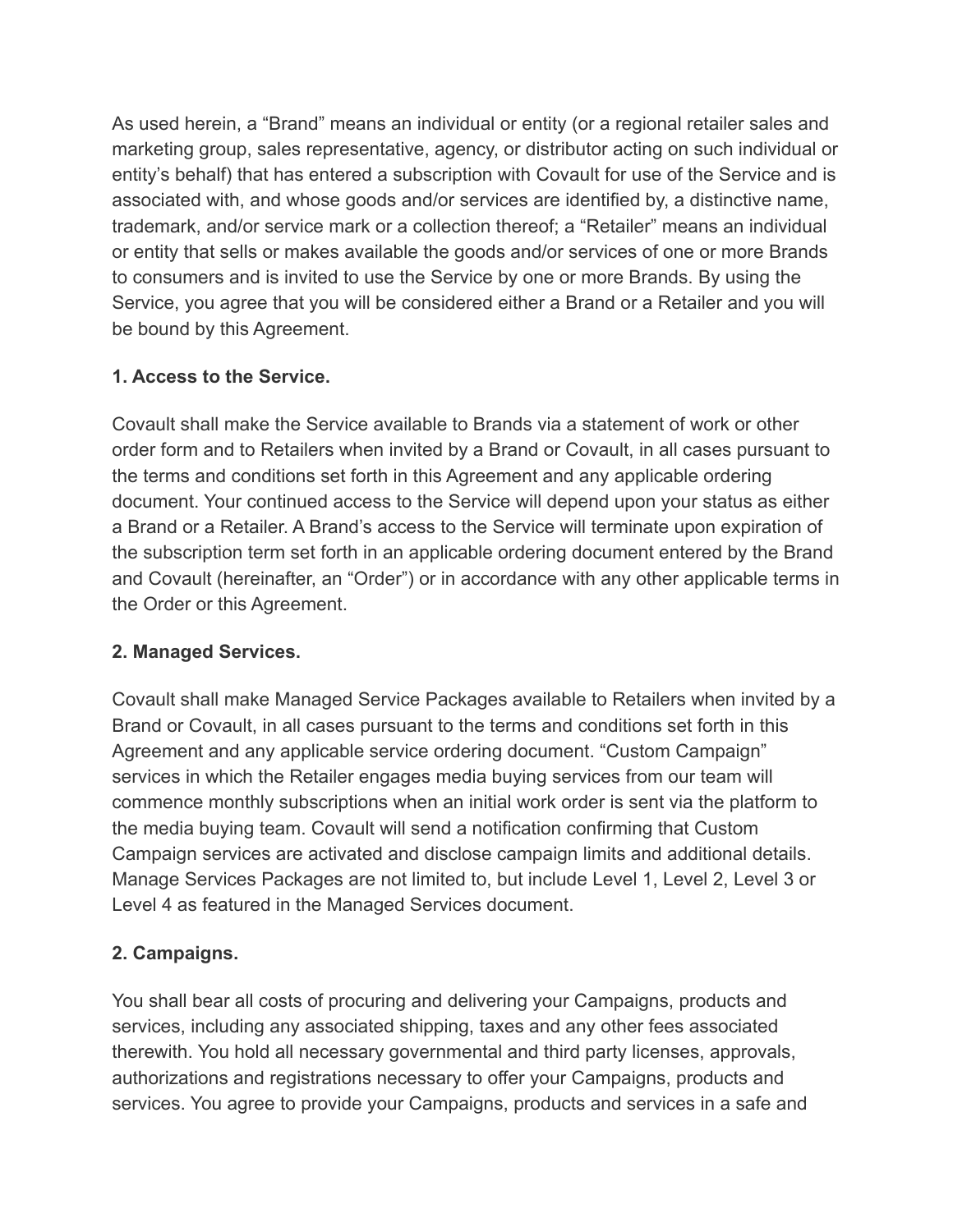professional manner, consistent with industry best practices, including keeping reliable records. In any event, you are solely responsible for your Campaigns, products and services, including any and all injuries, damages, claims, liabilities and costs suffered in respect thereto.

You will be solely responsible for compliance with any and all statements and promises you make in connection with, and for all user assistance, support and warranty coverage associated with, your Campaigns, products and services. You agree that i) your Campaigns will prominently include any applicable rules, restrictions or limitations necessary to comply with applicable law, this Agreement and your own requirements, ii) any such rules, restrictions or limitations will be properly presented to each prospective purchaser before such prospective purchaser is bound to make a payment or take any other action, and iii) you will comply with such rules, restrictions or limitations. You further agree to provide sufficient contact information for any customer questions, complaints or claims.

## **3. Restrictions; Limitations on Use; Reservation of Rights.**

You will not (i) copy, reverse engineer, decompile, disassemble, re-engineer, or otherwise create or attempt to create, or permit, allow, or assist others to create, the source code of the Service, or its structural framework, or (ii) modify or create derivative works of the Service or use the Site or the Service in whole or in part for any purpose except as expressly provided under this Agreement.

You further agree to comply with the following in connection with your use of the Site and the Service:

• You will not post or distribute any materials that are abusive, libelous, defamatory, vulgar, profane, obscene, fraudulent or deceptive; that violate another's rights (including without limitation any copyrights or other intellectual property rights), confidentiality or privacy; or that harass, threaten, annoy, or are otherwise inappropriate, all as determined by Covault in its sole discretion.

• You will refrain from unethical, false or misleading advertising, promotions or sales efforts and practices in connection with your use of the Site or the Service.

• You will not post or transmit any improper advertising, such as chain letters and pyramid schemes; post or transmit any file that contains viruses, corrupted files, "Trojan Horses," or other contaminating or destructive features that may damage someone's computer; or take any action that imposes an unreasonably or disproportionately large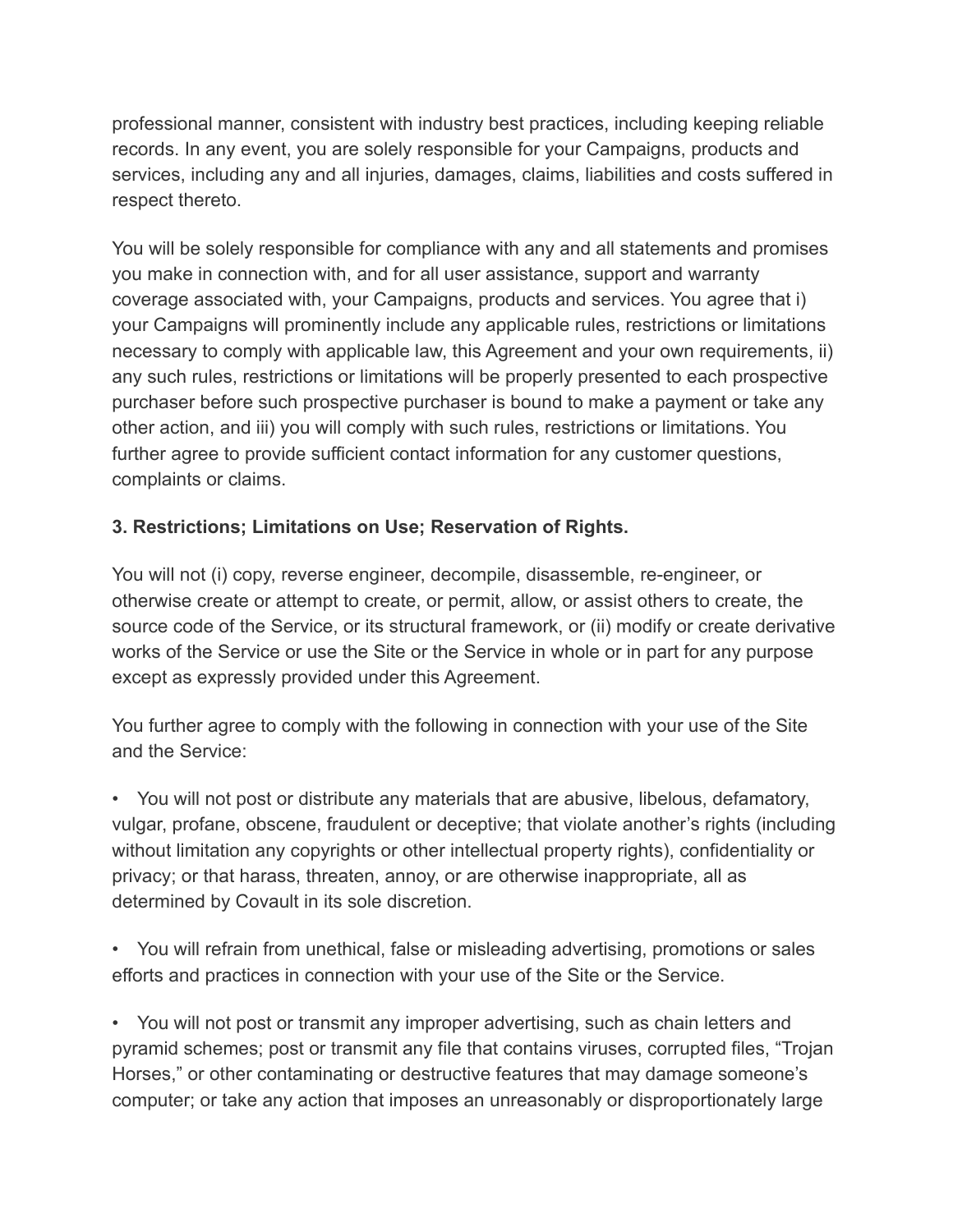load on our infrastructure or damages or disrupts the functioning of our systems or Service. We reserve the right to impose charges on any user or account holder whose use of our Service we deem to be excessive.

• If you are accessing the Service on behalf of an entity, you will comply with such entity's online conduct and privacy policies.

• You will use the Service in compliance with all applicable laws, rules, regulations, and industry standards. You may not use the Site or the Service for any unlawful or discriminatory activities, including acts prohibited by The Competition Act, Consumer Protection Legislation, Credit Reporting Act, CASL, and other laws that apply to commerce in Canada.

• You will comply with the terms of service and policies of any online channel or third party service or web site, including any social media outlet, that you use in connection with the Service. In no event will you upload, or use the Service to distribute, private or confidential information if such use or distribution is unauthorized by any party or may violate any applicable laws, rules or regulations.

• You expressly acknowledge that unauthorized access to the Service is a breach of this Agreement and may also violate the law. You agree not to access our Service by any means other than through the interfaces we provide.

• You will not falsely identify the source of any communications or materials, deliberately mislead anyone as to your identity (including impersonating a representative of Covault), use the Service to transmit unsolicited email, disclose material, non-public information about any company, or otherwise act contrary to any applicable laws, rules or regulations.

• You are responsible for statements made and actions taken through your use of the Service and through use of your password. You agree to immediately notify us of any actual or suspected unauthorized use of your user name and/or password.

You agree that Covault may establish general practices and limits concerning use of the Site or the Service. We reserve the right to modify, revise, suspend or discontinue any functionality in whole or in part, either temporarily or permanently and with or without notice, and you acknowledge that we are not obligated to support or update the Service in any manner. If we discontinue any functionality in its entirety that you are using, we will provide you with advance notice and an opportunity to cancel your account.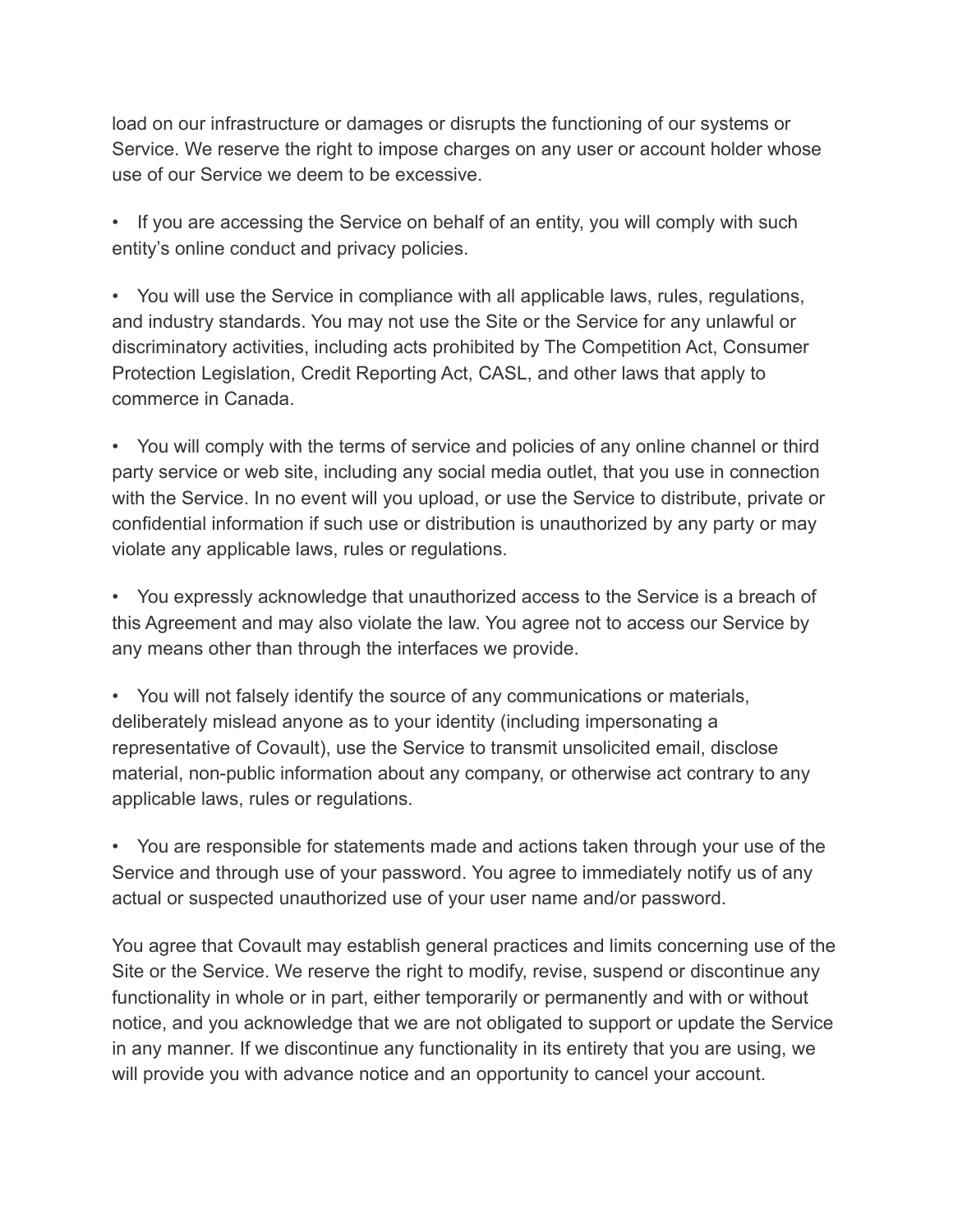Covault will at all times solely and exclusively own all right, title, and interest in and to this Site and the Service, and all intellectual property or other rights in the foregoing, including but not limited to any and all modifications and derivative works. No implied licenses are granted.

## **4. Content; Uploaded Materials.**

You agree that all user information, text, data, software, sounds, photographs, audio, audiovisual, video, artwork, graphics, messages, feedback, data, comments, suggestions, and other content of any nature that are created, customized, or transmitted to, via, or in connection with the Site or the Service (collectively, the "Content") are the sole responsibility of the person or entity making such Content available for use with the Service. Accordingly, you, and not Covault, are entirely responsible for the Content you create, customize, or transmit through or in connection with the Service. You represent and warrant that you have the applicable rights necessary to post or upload your Content to the Service and permit use of the Content in connection the Service. You hereby license Covault any and all rights necessary to use the Content to provide the Service to you, and if you are a Brand, to sublicense rights to use the Content to your Retailers. You will indemnify, and hold harmless, Covault and any users of the Site or the Service for any claims, damages or other liability arising as a result of use of the Content rights granted herein or your breach of such representation and warranty.

### **5. Account and Passwords.**

You agree to provide true, accurate, current and complete information about yourself and your organization, as applicable, as requested in the registration form and elsewhere on the Site and in connection with the use of the Service, and agree to update such information if it changes. You are responsible for statements made and actions taken on the Service by you or under your account or through the use of your password. You agree to immediately notify us of any actual or suspected unauthorized use of your user name, password or account.

# **6. Data Retention and Security.**

You agree that Covault has no responsibility or liability for the deletion or failure to store any data, Content, or other communications or materials related to a Campaign or otherwise maintained or transmitted by, or in connection with, the Service. You acknowledge that Covault may have set no fixed upper limit on the number of transmissions you may send or receive through the Service or the amount of storage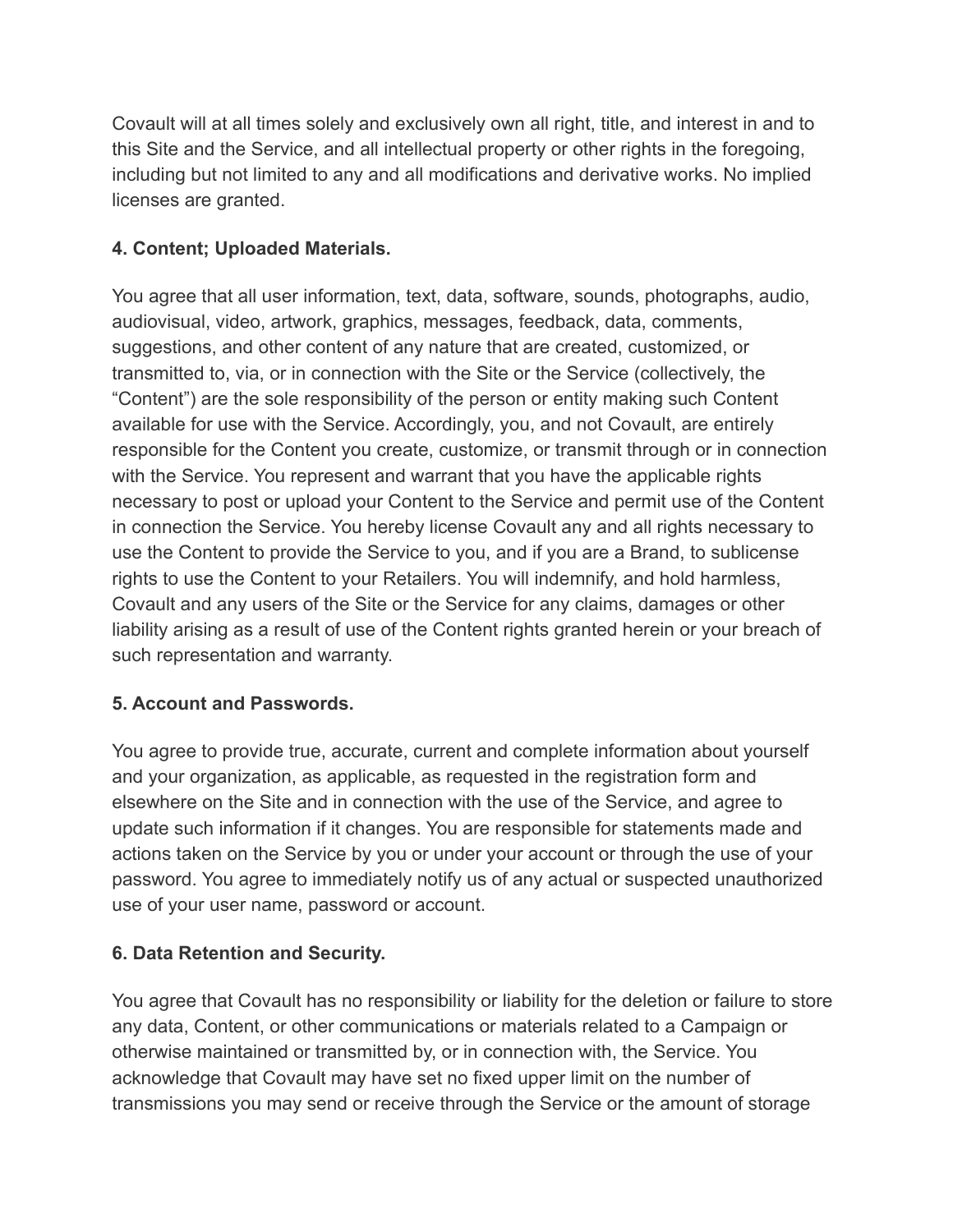space used; however, we retain the right, at our sole discretion, to create limits at any time upon thirty (30) days prior notice. Without limitation of the foregoing or any of its other obligations under this Agreement, Covault agrees that for as long as Covault controls, possesses, stores, transmits or processes User Data (as defined in Section 11 below), Covault will establish, employ and maintain reasonable and industry standard data security measures that include technological, physical, administrative, organizational and procedural controls designed to: (1) protect User Data from unauthorized or unlawful use, alteration, access or disclosure, (2) ensure the availability of Covault's systems, and (3) prevent unauthorized access to, and unauthorized use of, Covault's systems.

### **7. Service Levels and Interruption.**

Covault will use commercially reasonable efforts to provide the Service in accordance with the then-current Service Guidelines. Notwithstanding anything to the contrary herein, we reserve the right to amend the Service Guidelines at any time and to temporarily modify, suspend or discontinue our Service (or any part of thereof) with or without notice if we reasonably believe such action is necessary for effective operation of the Service, including the avoidance of an actual or potential security breach. You agree that we will not be liable to you or to any third party for any such modification, suspension or discontinuance of the Service.

### **8. Third Party Sites.**

The Site and the Service include social media tools that may, among other things, allow you to manage access, post and manage content on social network platforms (for example, Facebook, Instagram and LinkedIn) and provide access to websites and services that are controlled by third parties (each, a "Social Media Platform"). You hereby grant us all required permissions to access such Social Media Platforms on your behalf to provide the Service to you, including the use and analysis, for your benefit, of information made available by the Social Media Platforms.

Access to the Social Media Platforms is provided to you as a convenience, and we are not affiliated with or responsible for the content, action or performance of the Social Media Platforms or any third party sites or services associated with, or linked from, each Social Media Platform, and you expressly agree to use each Social Media Platforms, and such sites or services, at your own risk. Each Social Media Platform accessed from the Site or the Service is independent from us, and we have no control over, and assume no responsibility for, the content, privacy policy, terms of use and practices of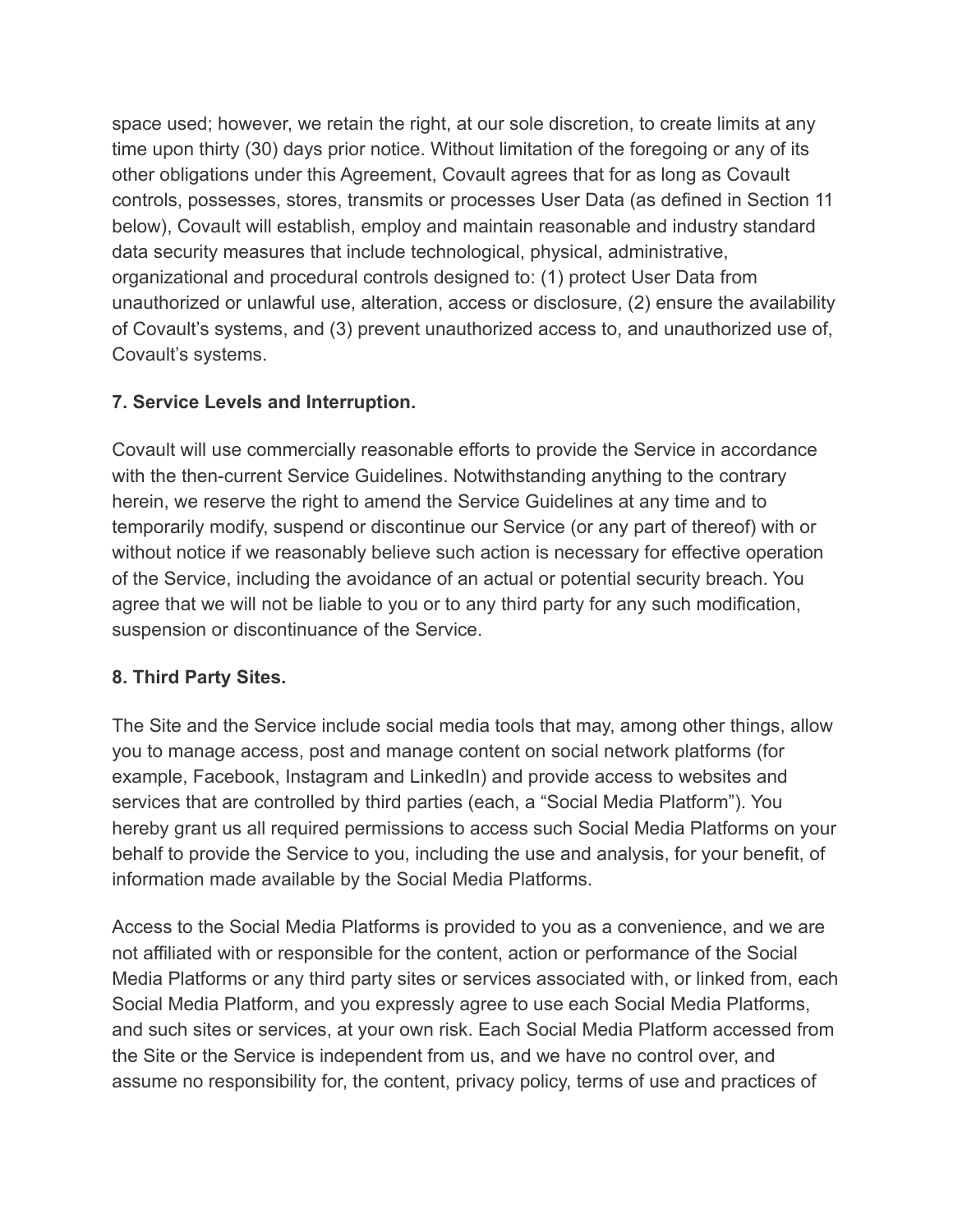such Social Media Platform. Each Social Media Platform may have terms of use and a privacy policy different than ours, and you should review the applicable terms and policies, including privacy and data gathering practices before proceeding. In no event shall any reference to any third party or third party product or Social Media Platform be construed as an approval or endorsement by us of that third party or of any product or service made available by such third party.

You agree to abide by the terms and conditions of any applicable Social Media Platform. Notwithstanding anything set forth herein to the contrary, you will abide by this Agreement regardless of anything to the contrary in your agreement with any third party, and you shall not use such Social Media Platform to avoid the restrictions set forth in this Agreement.

We may terminate any Social Media Platform's ability to interact with the Site or the Service at any time, with or without notice, and in our sole discretion, with no liability to you or to any third party. Each Social Media Platform may take actions to impact our ability to make available some or all of the features of the Site or the Service at any time, with or without notice, and we will not be liable to you or to any third party for any such actions. We accept no responsibility for reviewing changes or updates to, or the quality, content, policies, nature or reliability of, any Social Media Platform.

#### **9. Feedback.**

You acknowledge that any ideas, suggestions, concepts, processes or techniques which you provide to us related to the Service, Covault or its business (collectively, the "Feedback") shall become the property of Covault without any compensation or other consideration payable to you by us, and you do so of your own free will and volition. We may, in our sole discretion, use the Feedback in whatever form or derivative in connection with the Site, Service, or our business or other products or services. You hereby assign all rights in any Feedback to us and, as applicable, waive any moral rights.

**10. User Data and Aggregated Data.** As used herein, "User Data" means any data or Content that you or your authorized users lawfully upload, submit or otherwise transmit to or through the Site or the Service. As between you and us, you will retain all right, title and interest in and to the User Data in the form provided to us, subject to, in the case of Brands, Section 17.2, and in the case of Retailers, Section 18.3. Subject to the terms of this Agreement, you hereby grant to Covault a non-exclusive, worldwide, royalty-free right (a) to collect, use, copy, store, transmit, distribute, display, publicly perform, modify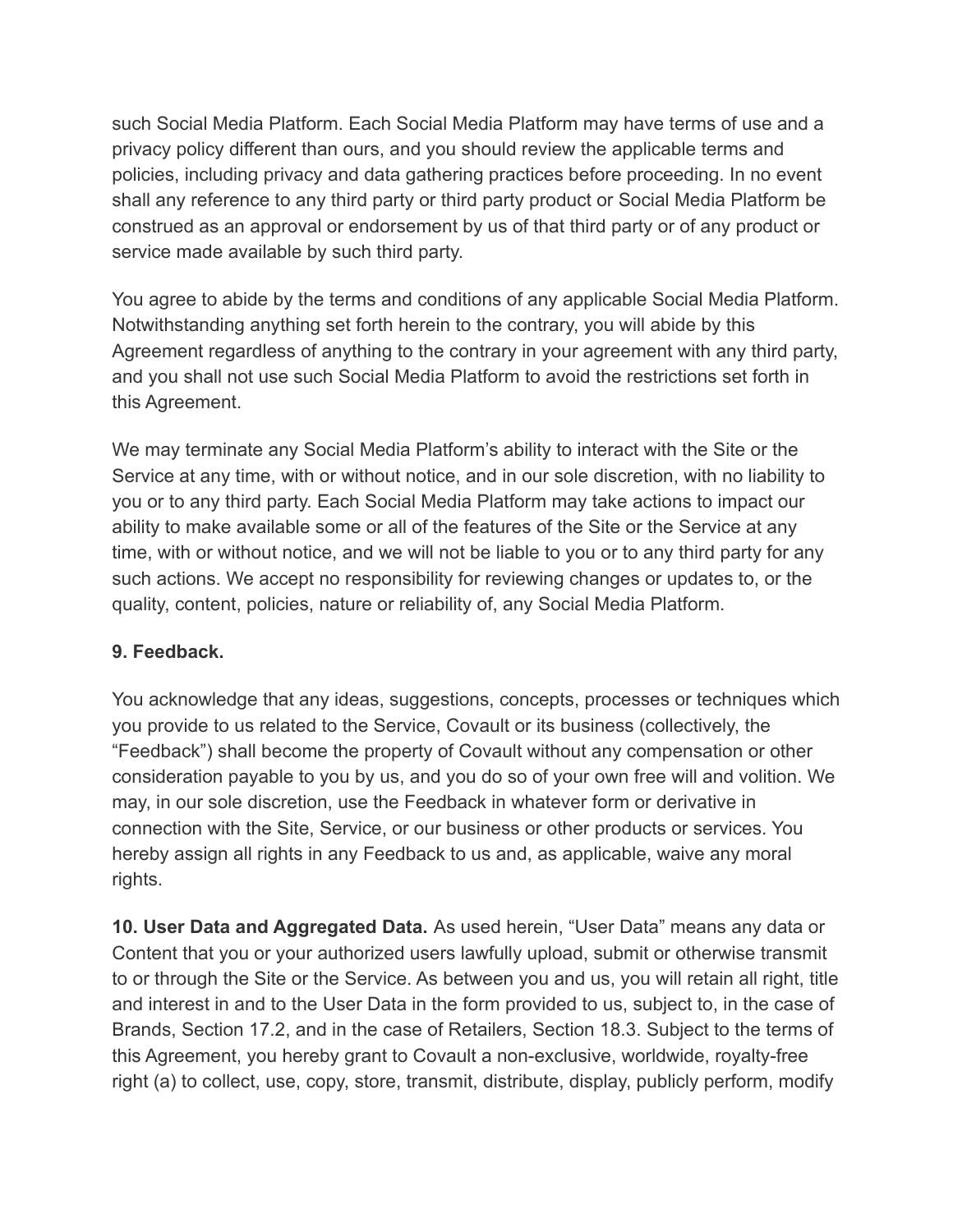and create derivative works of the User Data, in each case solely to the extent necessary, to provide the Service and any related services to you and to enhance the Service; and (b) to use Aggregated Data for its business purposes including, but not limited to, developing, publishing and commercializing benchmarks, predictive models, predictive analytics, and measures based on Aggregated Data. As used herein, "Aggregated Data" shall mean User Data that is (i) anonymized such that it does not identify any individual person, and (ii) combined with the data of other users or additional data sources. Our rights with respect to Aggregated Data will survive any expiration or termination of this Agreement. We retain all Intellectual Property Rights in the Aggregated Data.

#### **11. Use of Name.**

We may include your name in our published client lists, but will not issue a press release or any other publicity referring specifically to you without your prior written consent

**12. Warranty Disclaimer; Remedies; Release.** You expressly agree that the site and the service are provided on an "as is" and "as available" basis. Use of the site or the service and any reliance by you upon the site or the service, including any action taken by you because of such use or reliance, is at your sole risk. We do not warrant that the use of the site or the service will be uninterrupted or error free or completely secure, nor do we make any warranty as to the results that may be obtained from use of the same. we disclaim all warranties, express or implied, including implied warranties of merchantability, fitness for a particular purpose and noninfringement. no statement or information, whether oral or written, obtained from us in any means or fashion shall create any warranty not expressly and explicitly set forth in this agreement.

we shall have no liability of any nature whatsoever for your compliance with or breach of any license or terms and conditions of any third parties or third party services (including the social media platforms). in addition, we do not endorse and are not responsible for (a) the accuracy or reliability of any third party content, opinion, advice or statement made by anyone other than us, or (b) any campaign, content, or any product or service purchased or otherwise obtained from any third party, including our customers.

no claim may be asserted by you against covault more than 12 months after the date of the cause of action underlying such claim. Your sole and exclusive remedy for any failure or nonperformance of the site or the service shall be for covault to use commercially reasonable efforts to adjust or repair the site or the service. to the extent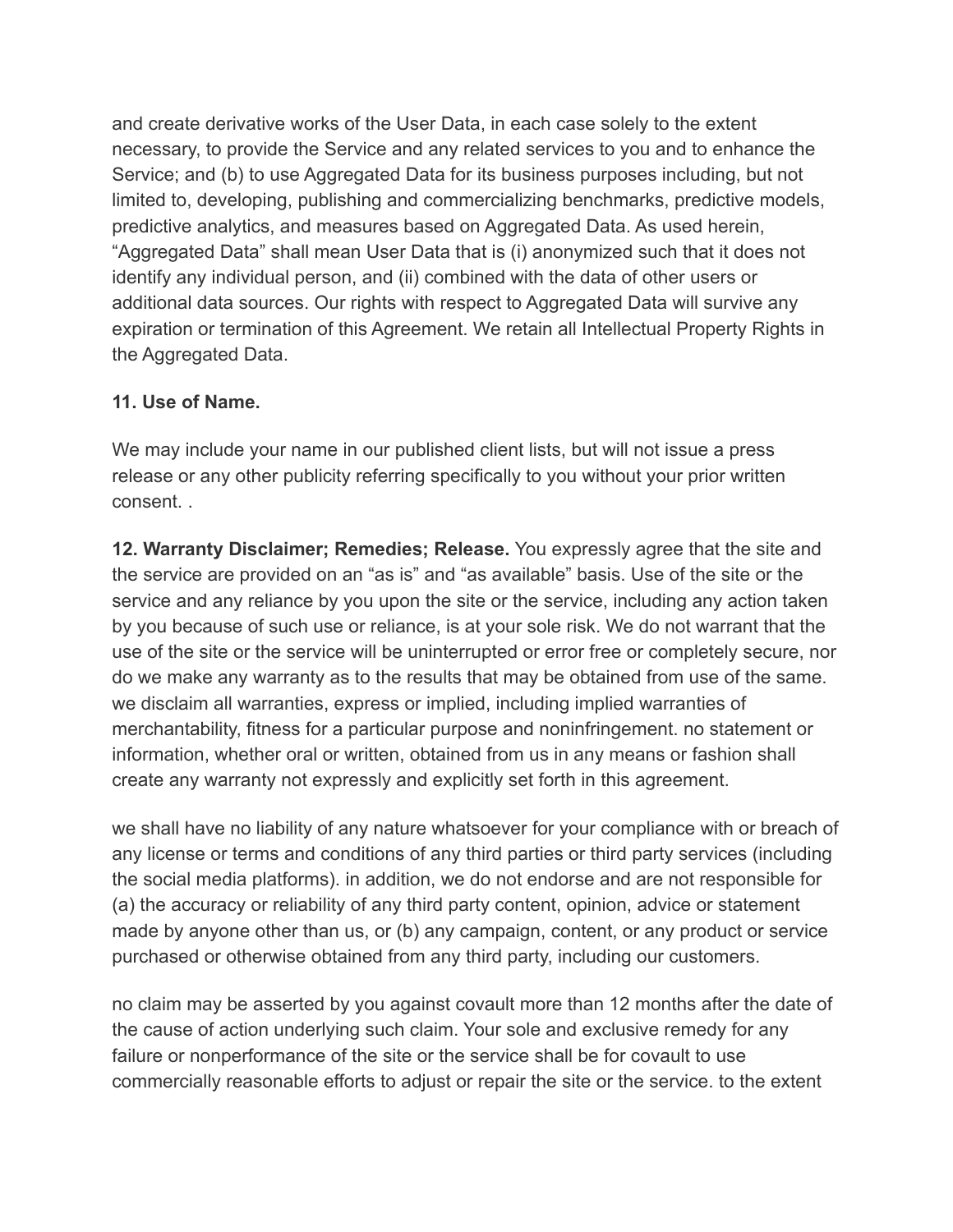applicable law permits, you release covault from any claims or liability related to (a) any content posted on, or obtained in connection with use of, the site or in any materials you send using the site or the service, (b) the conduct of any other covault customers or their retailers or customers and (c) any problems that may arise from any remote access to your computers or other systems you provide to our personnel or agents for the purpose of troubleshooting issues. you hereby waive california civil code section 1542 (if you are a california resident), and any similar provision in any other jurisdiction (if you are a resident of such jurisdiction).

# **13. Limitation of Liability.**

Except with respect to death or personal injury due to the negligence of Covault, to the maximum extent permitted by applicable law, under no circumstances and under no legal theory, tort, contract, or otherwise, shall Covault or any of its underlying service providers, business partners, third party suppliers and partners and providers, licensors, officers, directors, employees, distributors or agents (collectively referred to for purposes of this section as "Covault") be liable to you or any other person for any money damages, whether direct, indirect, special, incidental, cover, reliance or consequential damages, even if covault shall have been informed of the possibility of such damages, or for any claim by any other party, and regardless of the form of action (whether in contract, tort (including negligence), product liability or otherwise), the maximum aggregate liability of covault to you arising in connection with this agreement shall be limited to the amount you paid for the service in the 12 months prior to the accrual of the applicable claim, less any damages previously paid by Covault to you in that 12 month period. Some jurisdictions do not allow the exclusion or limitation of incidental or consequential damages, so this limitation and exclusion may not apply to you.

You agree that Covault has set its prices and entered into this Agreement in reliance upon the disclaimers of warranty and the limitations of liability set forth herein, that they reflect an allocation of risk between the parties (including the risk that a contract remedy may fail of its essential purpose and cause consequential loss), and that they form an essential basis of the bargain between the parties.

### **14. Indemnification.**

You agree to indemnify and hold harmless Covault and its affiliates, licensors, agents, business partners and third party suppliers and providers, and our and their officers, directors, shareholders, employees, and agents, from and against any claim, demand,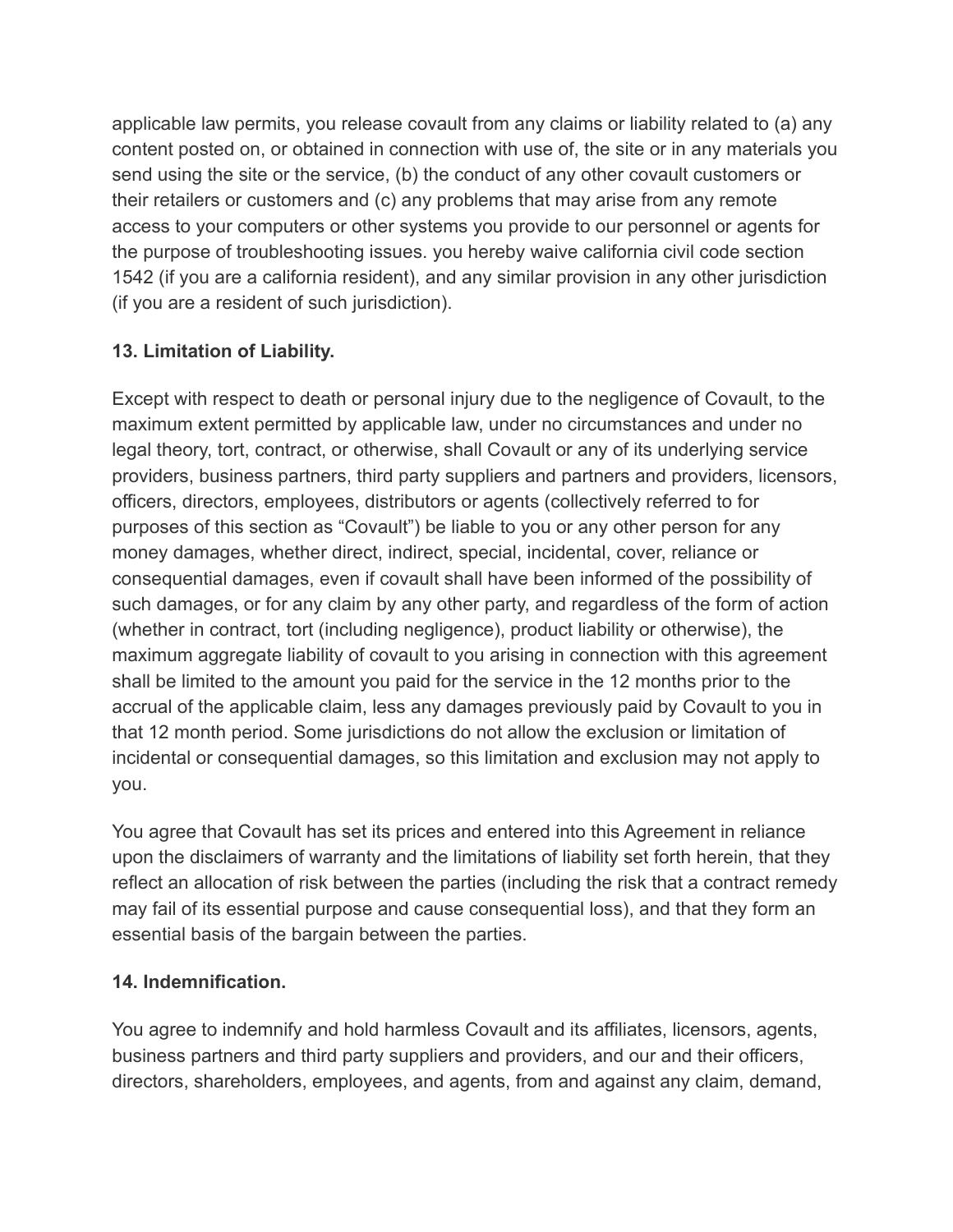or investigation, including reasonable attorneys' fees, made by any third party relating to or arising from your Content, your Campaign(s), your use of the Site or Service, your conduct, your actual or alleged breach of this Agreement, or your actual or alleged violation of any law, rule, regulation, industry standard or right of a third party in connection with your Content, Campaign(s), or use of the Site or Service. You agree to provide us with prompt written notice in the event of any such claims or actions. Covault reserves the right, at its own expense, to assume exclusive control of any matter otherwise subject to indemnification by you, but doing so will not excuse your indemnity obligations under this Agreement. In addition, you acknowledge and agree that Covault has the right to seek damages when you use the Site or the Service for unlawful purposes, in an unlawful manner, or in a manner inconsistent with the terms of this Agreement, and that such damages may include, without limitation, direct, indirect, special, incidental, cover, reliance and/or consequential damages. In the event that Covault is required to respond to a third party or law enforcement subpoena or court order that is related to your use of the Site or the Service, Covault may, in its sole discretion, require you to reimburse us for our reasonable expenses associated with complying with such subpoena or order.

#### **15. Termination.**

In addition to any other rights and remedies set forth herein, we can terminate these Terms or your access to the Service (i) at any time, without prior notice and at our sole discretion, for your willful misconduct, malicious behavior, or your actual, apparent, threatened or alleged breach of Section 3 of these Terms; or (ii) your failure to make any necessary payments within ten (10) days of our written notice to you of your breach of payment obligations under this these Terms. In addition, either party may terminate these Terms by written notice to the other if the other party has failed to cure a material breach within thirty (30) days of receipt of notice of such breach. Upon termination of these Terms: (i) we will cease providing you with the Service and your access to the Service shall terminate; (ii) you will return to us all copies of any documentation and any other of our confidential information in your possession; and (iii) you will immediately pay all amounts owed.

**16 Access to Information and Data**. Notwithstanding anything to the contrary herein, by using the Service and/or participating in, customizing, and/or sharing with consumers a Campaign, you agree that Covault may share with the respective Brand(s) associated with your account all information and data concerning you and your activity on or in connection with the Service, and that of your consumers, as such information and data pertains to such respective Brand(s) . In addition, Covault may show a Brand its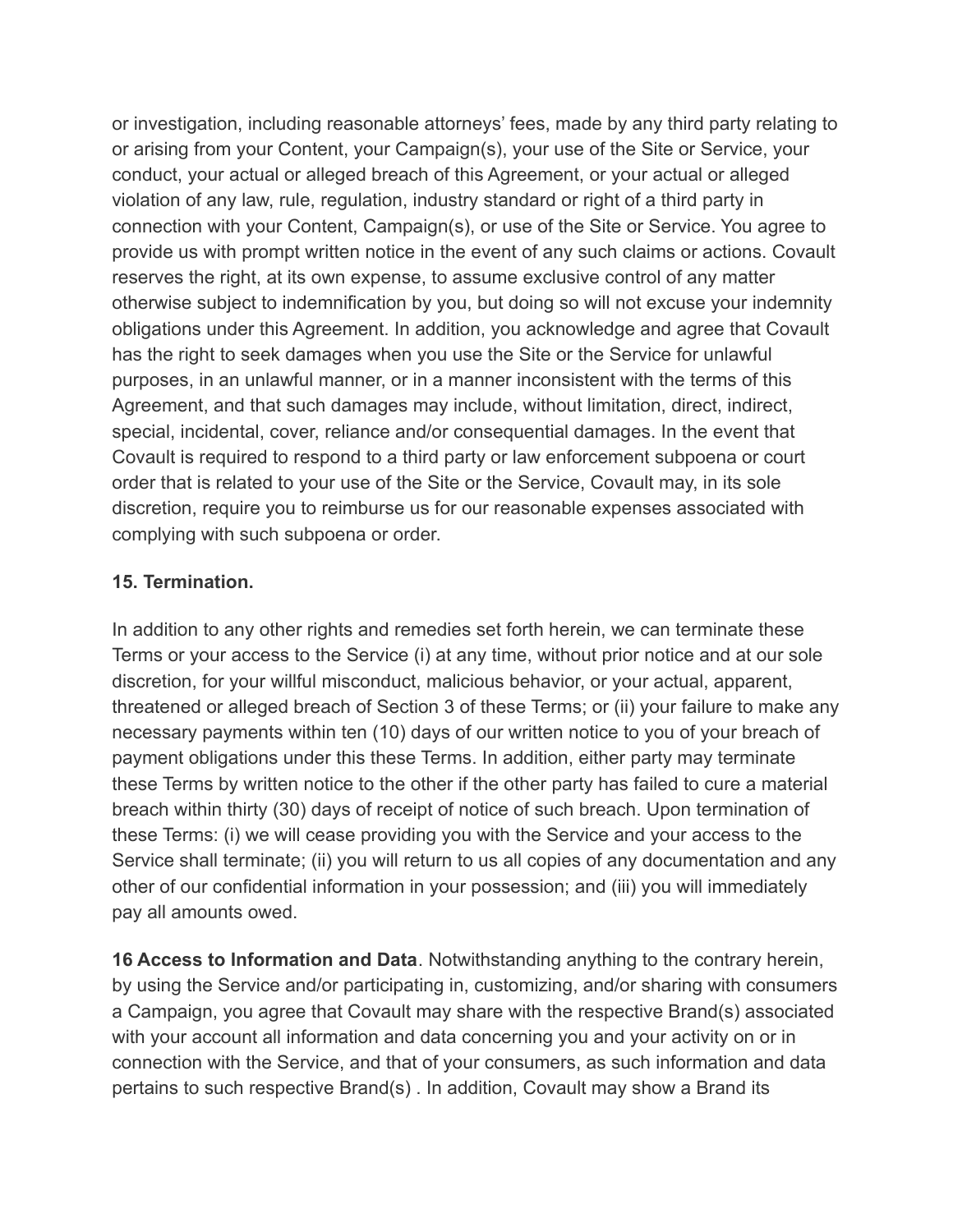respective performance benchmarked against other Brand(s) using the Service. To the extent that, in connection with the Service, you receive information and/or data from a Brand or concerning the activity of a Brand (collectively, "Brand Data"), you agree that you shall hold such Brand Data in confidence and that you shall not disclose or use on another's behalf such Brand Data unless expressly permitted in writing by the Brand as to which such Brand Data relates. In addition, you agree that (i) we may use information provided by you that is generally available (such as name, address, etc.) (the "Retailer Provided Data") for its business purposes, and (ii) other than User Data that does not include Retailer Provided Data, any data or information provided, sourced, input, and/or created by us with respect to any Brand or Retailer may be freely shared and/or used by us, and as between you and us, shall be owned by us.

# **17. Copyright Policy and Takedown Procedures; Copyright Agent**

If you believe that any of the Content or materials appearing on or transmitted through the Service infringe your copyright or other intellectual property, please send a notice to us at the address specified in this section below. Your notice should contain the following: a physical or electronic signature of a person (i.e., the claimant) that is the copyright owner or authorized to act on behalf of the copyright owner; identification of the copyrighted work claimed to be infringed; identification of the content or material claimed to be infringing; a reference or link to the infringing material or activity, or the subject of the infringing activity, including information to enable us to locate that material or reference; the address, telephone number or email address of the claimant; a statement that the claimant has a good faith belief that complained of use of the material is not authorized by the copyright owner, its agent, or the law; and a statement that the information in the notice is accurate and indicating that "under penalty of perjury" the claimant is the copyright owner or authorized to act on the copyright owner's behalf. Covault maintains a policy to respond promptly to claims of copyright infringement, to remove, or disable access to, infringing material and to terminate use of our Service, or take other appropriate action, against repeat infringers. Covault's designated agent to receive notification of copyright issues relating to the Site or the Service is as follows:

Chief Executive Officer

Covault Technologies Inc.

**823 Fort St, Victoria, BC, Canada**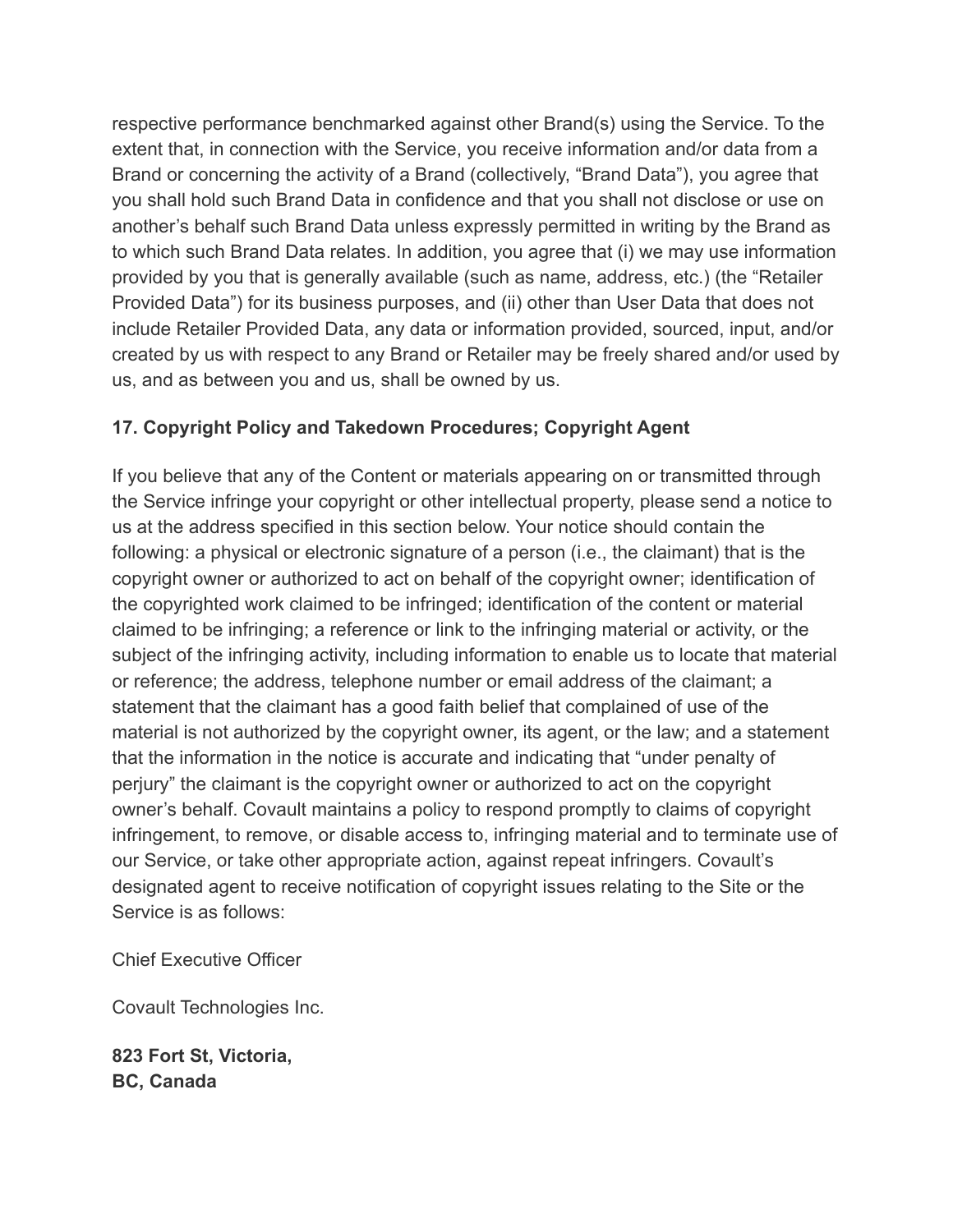Email: admin@covaultinc.com

Use this contact information solely for notices under this Copyright Policy. All other notices, comments, or other communications under this Agreement should be sent to the contact stated under "Communications" below.

**18 Entire Agreement**. This Agreement is the complete and exclusive statement of the mutual understanding of the parties and supersedes and cancels all previous written and oral agreements, communications and other understandings relating to the subject matter of this Agreement. All waivers and modifications must be in a writing signed by both parties, except as otherwise provided herein. No delay or omission by either party in exercising any right or remedy under this Agreement or existing at law or equity shall be considered a waiver of such right or remedy.

**19 Governing Law and Venue**. This Agreement shall be governed by and construed in accordance with the laws of British Columbia, Canada.

**20 Full Force and Effect**: If any provision of this Agreement is found to be unenforceable or invalid, that provision will be limited or eliminated to the minimum extent necessary so that this Agreement will otherwise remain in full force and effect and enforceable. You agree to execute any and all documents and take any other actions reasonably required to effectuate the purposes of this Agreement.

**21 Assignment**. You may not assign any of your rights hereunder. We may assign all rights to any other individual or entity in our sole discretion.

**22 Force Majeure**. We are not liable for any default or delay in the performance of any of our obligations under this Agreement if such default or delay is caused, directly or indirectly, by forces beyond our reasonable control, including fire, flood, acts of God, labor disputes, accidents, acts of war or terrorism, interruptions of transportation or communications, supply shortages or the failure of any third party to perform any commitment relative to the production or delivery of any equipment or material required for us to perform our obligations hereunder.

**23 Attorney Fees**. In any action or proceeding to enforce rights under this Agreement, the prevailing party will be entitled to recover its costs and attorneys' fees.

**24 Headings**. The heading of each section of this Agreement are for convenience only and have no legal or contractual effect.